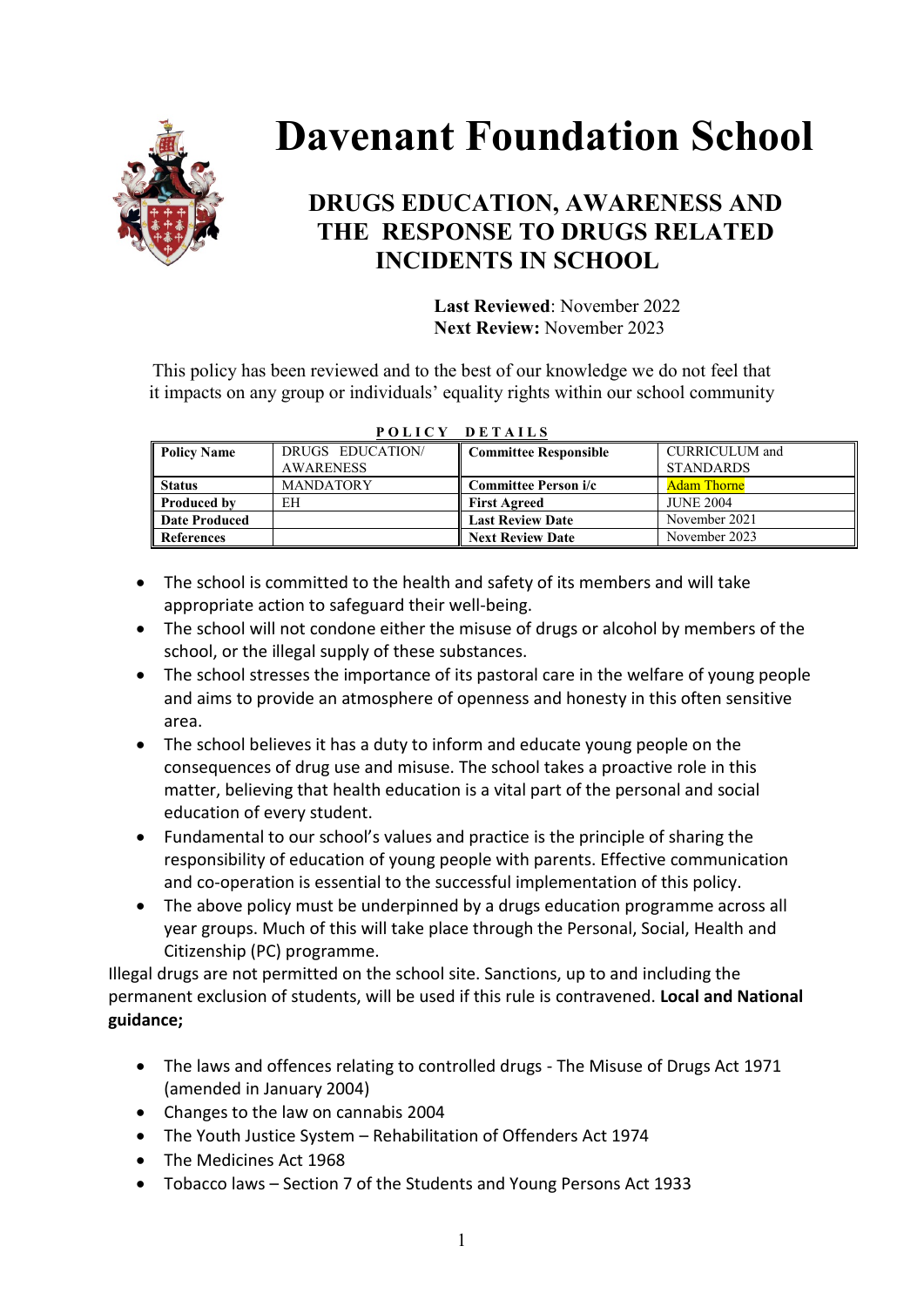- Alcohol laws Students and Young Persons Act 1933
- Laws relating to volatile substances Cigarette Lighter Refill (Safety) Regulations 1999
- The Road Traffic Act 1988
- 'Every student matters' White paper 2004
- Drugs: Guidance for Schools February 2004
- Screening, searching and confiscation Advice for head teachers, staff and governing bodies 2018
- Drugs Act 2005Changes to drugs classification 2005 July 2013

Read in conjunction with : Behaviour Policy Equality Policy Staff and Student Code of Conduct Confiscation Policy Safeguarding Policy

#### **To whom the policy applies**

This policy applies to all staff, students, parents/cares, governors and partner agencies working within the school. The jurisdiction of the policy's provision relates to the 'school boundaries'. The limits of the school boundaries is defined as the school premises and perimeters, school journeys/trips/visits, work experience and travel to and from school.

#### **Definitions and terminology**

We understand 'drugs' to mean in this policy:

- all illegal drugs
- all legal drugs including alcohol, tobacco and volatile substances
- all over-the counter and prescription medicines

The possession, use or supply of illegal and other unauthorised drugs within the school boundaries is unacceptable. Also it is unacceptable for a student to supply or sell a substance which they pretend to be an illegal or unauthorised drug. It is likely that this would lead to permanent exclusion.

In cases where alcohol is to be sold at parent/ carer events an occasional license is needed. However, no licence is needed to offer alcohol or store alcohol where no sale takes place.

The school has smoke-free status.

#### **THIS POLICY IS AVAILABLE ON THE WEBSITE**

#### **Drugs Education**

## **Introduction**

Drugs education is part of a whole approach to encouraging students to respect themselves, their bodies and those in the community around them. It should respect the very different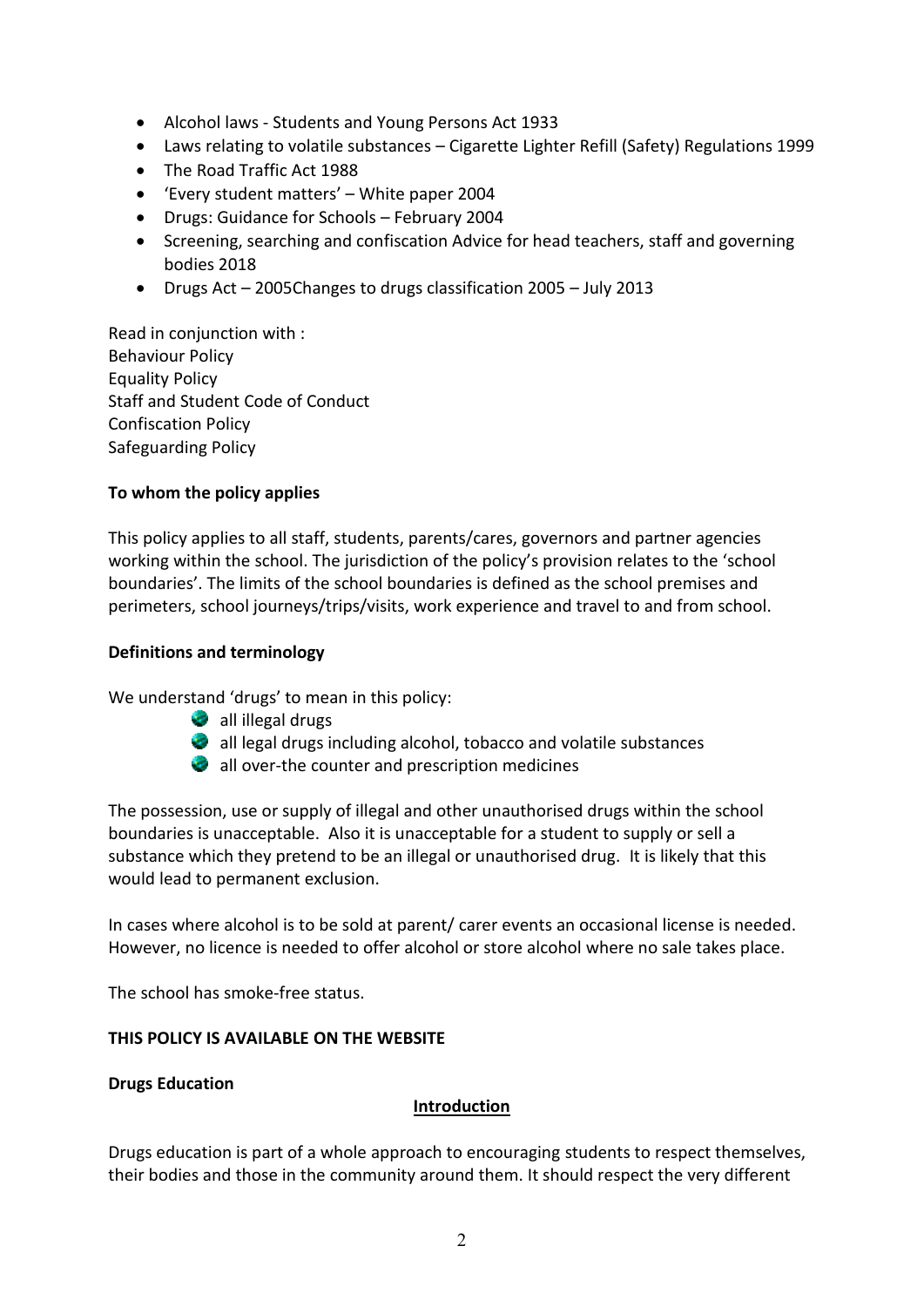levels of experience of drugs that students will bring with them to their lessons. A high degree of sensitivity is needed as some of the issues discussed here and in lessons will be of direct relevance to some students. In some cases there may be a family history of drug use and care should be taken when discussion may lead to revelations or reflect sensitive personal experiences.

#### **Aims**

The purpose of this policy is to

- $\bullet$  alert students, staff and the school community to the requirements of drugs education in our school
- highlight areas that will need careful discussion
- $\bullet$  outline procedures for dealing with drug-related incidents
- $\bullet$  suggest ways in which external agencies can support the school and community in their work
- outline responsibilities for different staff and ways in which we should work together
- demonstrate how drugs education should be reflected in whole school ethos

The aims of our drugs education programme include:

- **C** increasing students' knowledge and understanding and clarifying misconceptions
- developing students' personal and social skills to make informed decisions and keep themselves safe and healthy
- $\bullet$  enabling students to explore their own and other peoples' attitudes towards drugs, drug use and drug users, including challenging stereotypes, and exploring , media and social influences
- **P** providing an environment in which students can safely enquire, challenge and request advice and support

Drug education should take account of students' views and experiences and should be carefully levelled to their age and ability.

## **Drug education in our curriculum**

Issues relating to drugs are highlighted as part of our Personal, Social, Health and Citizenship curriculum. Through this students will be introduced to factual information, enabling them to recognise the importance of what they take into their bodies and the effect it may have. Students will also explore issues of:



*c* rules and laws different points of view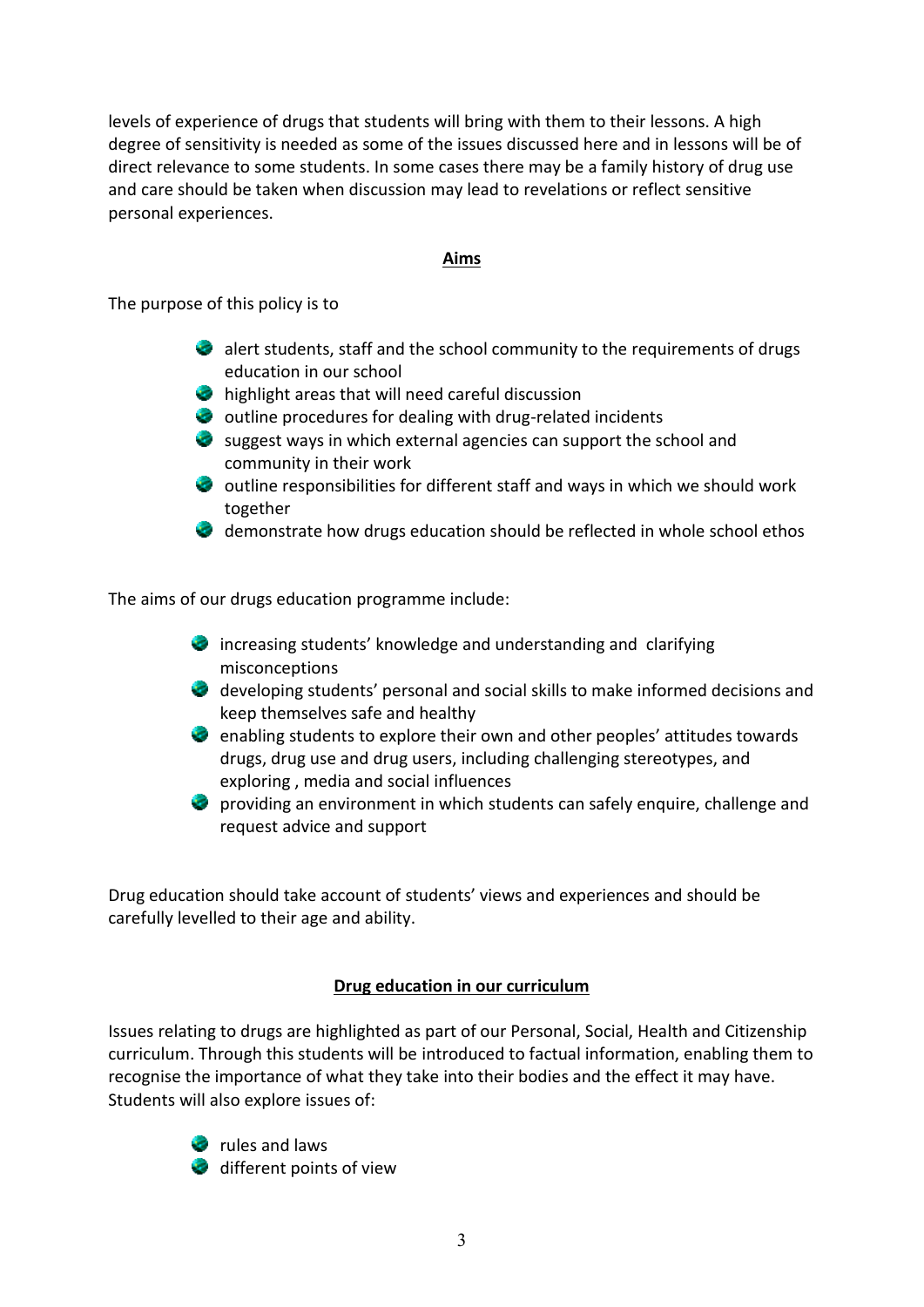

**M** moral, social and cultural issues

Some of these will be explored through tutorial time, during other curriculum areas lessons and also through debate and discussion. Students are encouraged to share their views and raise their own questions.

Students will learn about:

The effects and risks of alcohol, tobacco, volatile substances and illegal drugs and the basic skills needed to manage risky situations. They will learn how to make informed choices about their health, how to resist pressure to do wrong and to take more responsibility for their actions.

In Science and PE, the importance of healthy eating and exercise, the effects of drugs and their impact in the functions of the body will be discussed.

Wherever possible an active approach should be taken to drugs education with a wide range of approaches used. These might include:

- discussion time
- $\bullet$  creative writing
- use of external contributors
- drama visits
- debate
- **Q** questionnaires
- **Quizzes**
- **C** role play
- **problem-solving**
- **P** research
- **Q** questionnaires

As far as possible the relevance of drugs education should be made prominent and students given opportunities to demonstrate how they might make real choices and decisions. Drugs education should be part of students' learning programme both regularly and through each Key Stage.

## Alcohol

The aim of alcohol education should be to reduce the risks associated with students' own and others' drinking by taking a harm-reduction approach. Young people need to be aware that alcohol is a drug and although legal to consume it has the potential to harm, particularly when consumed in large amounts or in combination with other drugs.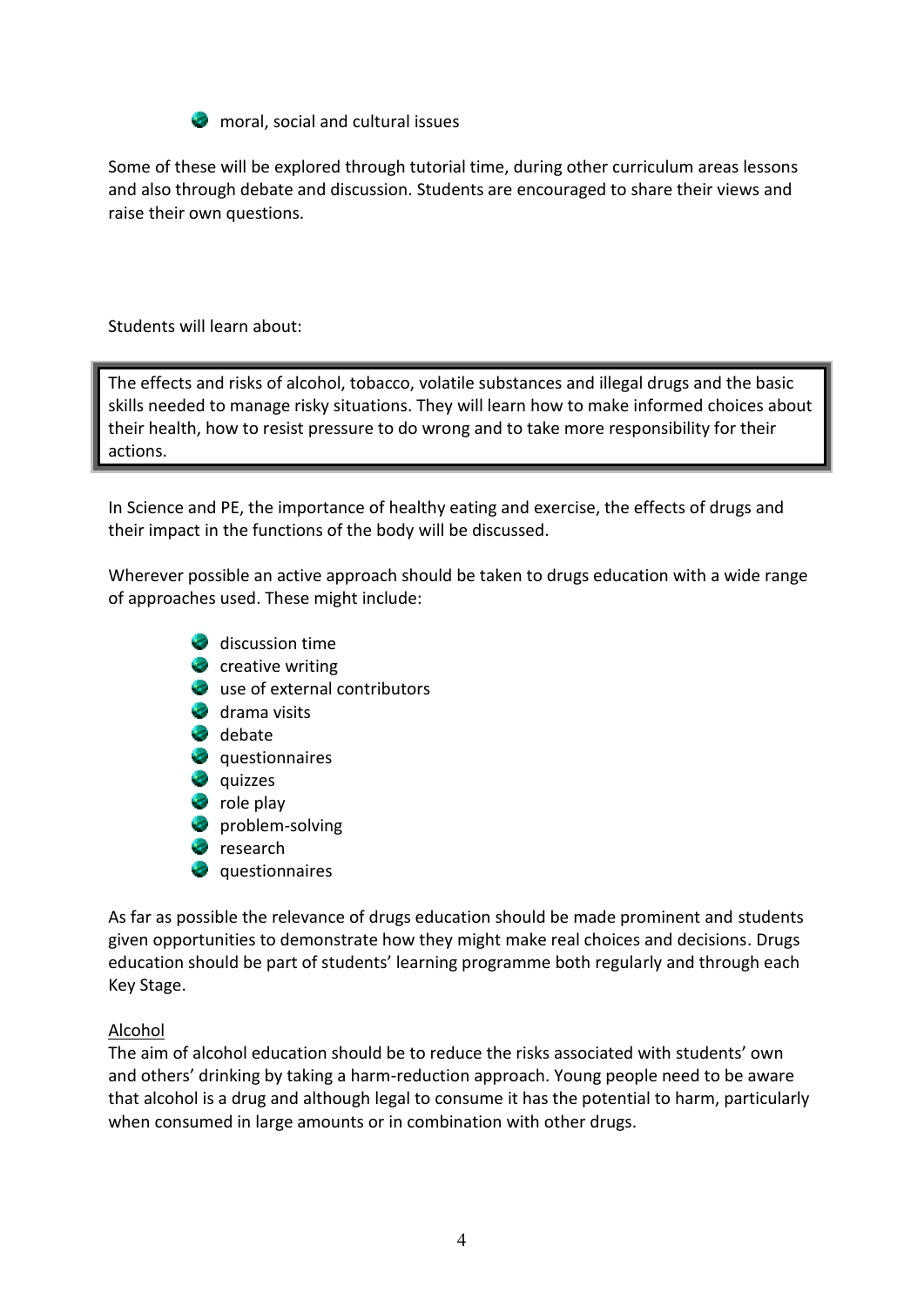Different cultural and family views towards the use of alcohol should be considered as well as how it is portrayed in the media. Students' own experiences of the use of alcohol and understanding of it could usefully be explored.

## Tobacco

It is important to raise students' awareness of the health risks associated with smoking. The emphasis should be on providing information and developing attitudes and skills which will help students not to take up smoking. This might include the impact of smoking on physical functions and appearance.

# Medicines

Students in the class will have experience and some knowledge about the use of medicines. This should be the starting point for further discussion about taking medication and the need for care with medicines. This might include discussion about following prescriptions and not sharing medicines.

# **Drug education and whole school ethos**

Drug education is an entitlement for every student. It does not take place in isolation. Although specific areas of the curriculum deal more openly and in more depth with drug issues, it is firmly placed within the whole school ethos of respect and responsibility for oneself and others.

As we encourage students to think for themselves, to make their own decisions and to question the activities of some of those around them, we are enabling them to take a more responsible position within society. Parents and teachers can not monitor the actions of students and young people at all times. Students enabled to make informed decisions for themselves should be the ultimate aim of our drugs education programme.

In order for a drug education programme to be effective it needs to be reflected in school life generally. Students need to feel positive about themselves. Emphasis is placed within school upon being positive, with emphasis on encouragement and reward rather than on punitive measures. Students should be encouraged to take and share responsibilities generally and to feel that their contributions in discussion and school generally are valued.

Peer mentoring, the student council, students' evaluations, surveys and consultations all help to set a climate that recognises their views. Students who have only had to respond to an authoritarian stance may find it difficult to make decisions for themselves. Peer group pressure can add to this.

# **A cross-curricular approach to drugs education**

Contributions from other curriculum subjects might include:

- $\bullet$  PE health and fitness
- $\bullet$  RE exploring morals, values, cultural diversity, the stance of different religions to drugs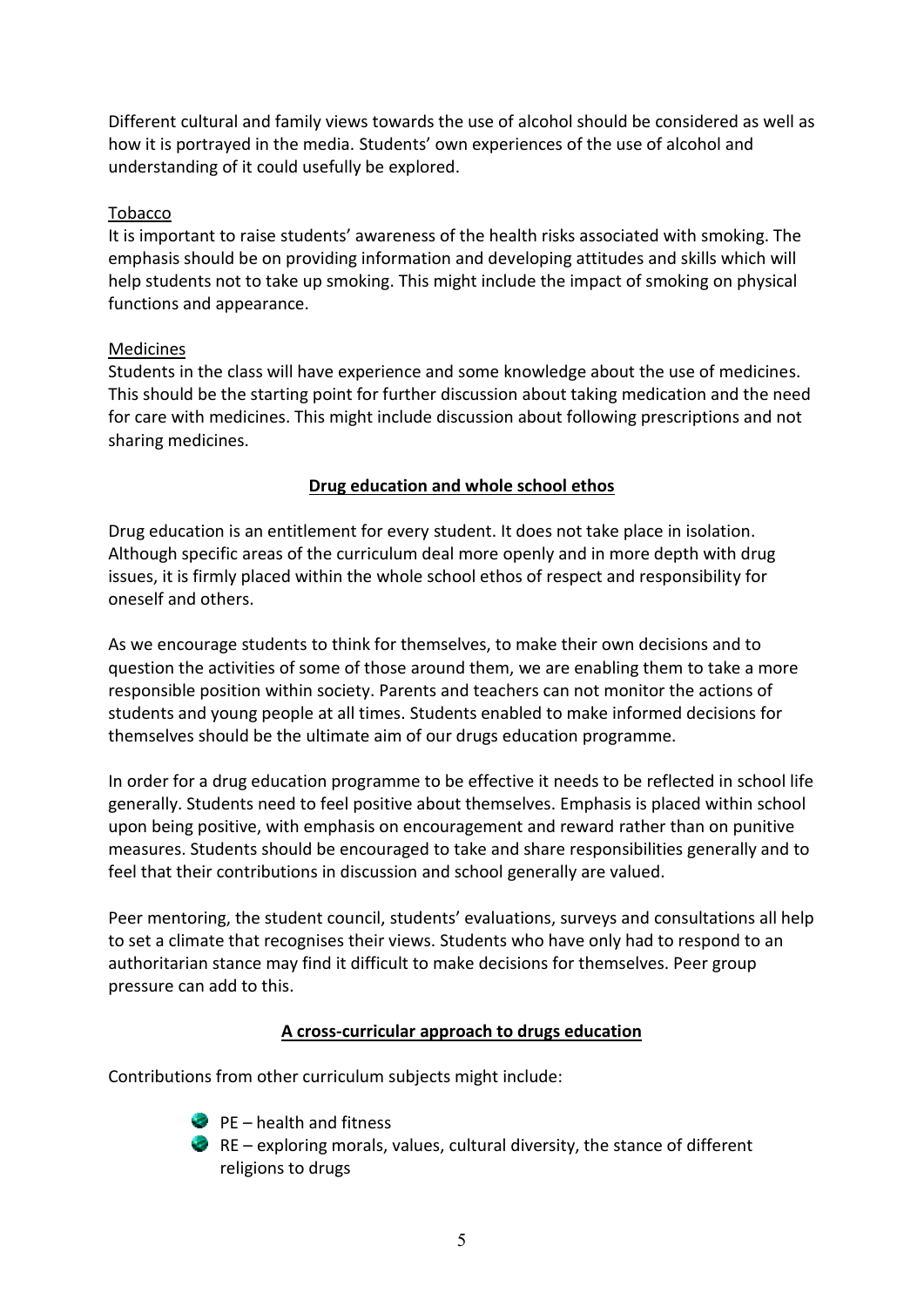$\bullet$  Science – effect of drugs on the body and on personal health

## **Parents and the wider community**

Students will see examples of drug use at home and in the community. Some of their parents and carers may take drugs, both legal and illegal. Care should be taken to make distinctions between the use of drugs for medical reasons and other drug use. In addition, students should be encouraged to recognise the effect that some of the drug use they see might have without unduly scaring them and condemning those that they love and care for.

The views of the wider religious community should be considered as a Christian Ecumenical School and information made available for those wishing to establish the level of drug education taking place within school.

Where parents/ carers appear to be under the influence of drugs whilst on school premises, staff should attempt to maintain a calm atmosphere. If there are concerns about discharging a student it might be discussed with the parent whether alternative arrangements could be made. The focus must always be the welfare of the student. If there is real concern about the student's safety, student protection procedures can be invoked and the police involved.

# **Involvement of external agencies**

Teachers maintain overall responsibility for the drug education programme. However, there are times when additional support and providers can add another dimension to the programme. The school nurse, community constable and local anti-drugs organisations work closely with the school to support teachers in the delivery of drug education. On occasions this will result in them taking groups of students and discussing issues with them. In some cases it will be through providing individual support to students or supporting teachers in their delivery.

Parents and carers will be made aware that appointments with the school nurse can be made where they have specific questions or concerns about drug use and their students.

## **Confidentiality**

Students and teachers should be discouraged from revealing any personal information that may incriminate them or others, or that they wish to remain confidential. During peer mentoring and other discussion opportunities, firm ground rules should be set to enable students to feel confident in raising issues and expressing opinions. The use of role play can be particularly helpful in 'distancing' the student from the issue but enabling it to be explored.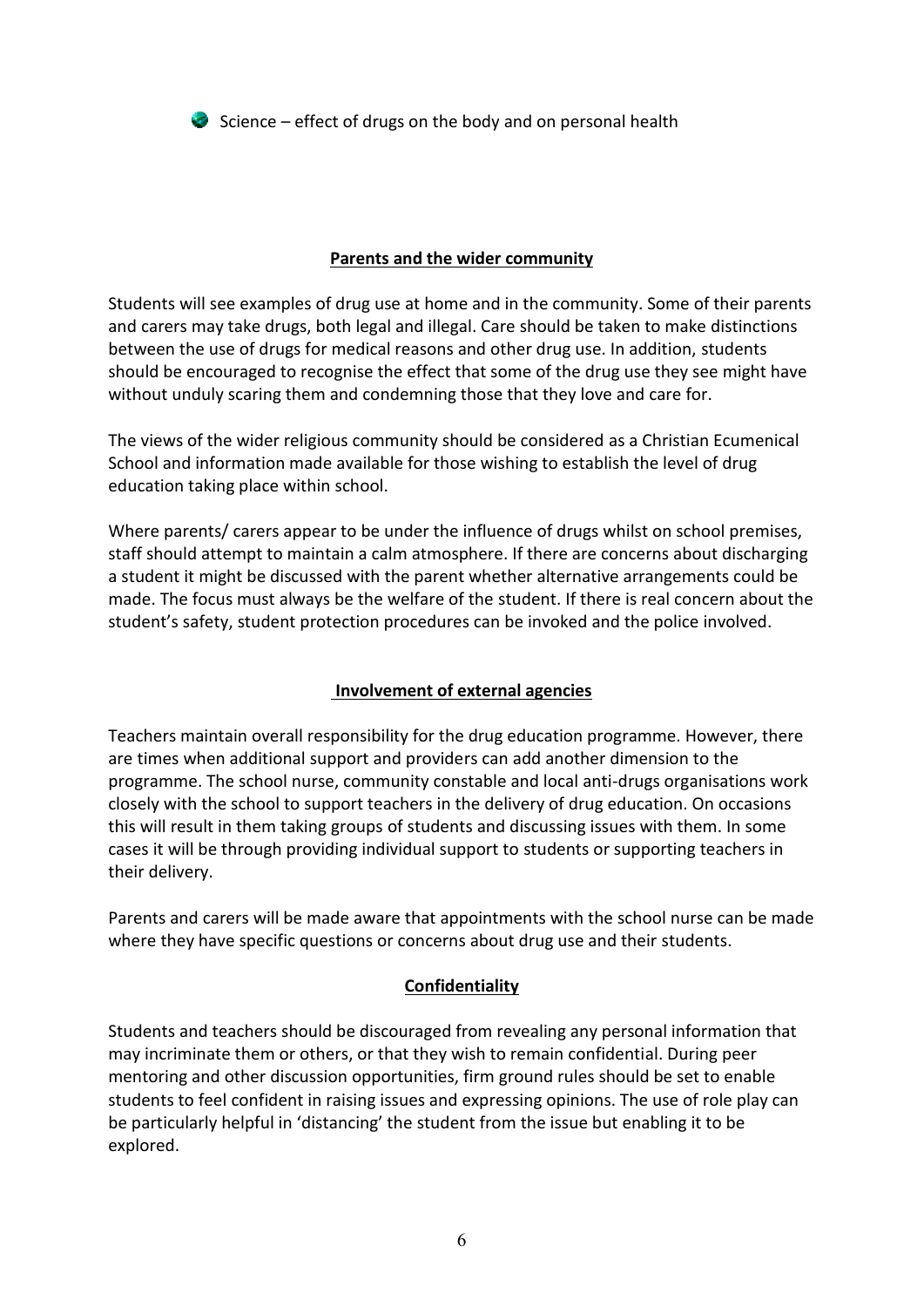Difficult questions should be dealt with on an individual basis either by seeing students outside of the classroom or referring to the school nurse or other professionals with a specific area of expertise. The Headteacher will consider when it is appropriate to inform staff of information that might be deemed sensitive or confidential.

# **It is important for teachers to remember that they cannot promise confidentiality.**

# **Responding to Drug – Related Incidents**

The school may become aware of the involvement of one/more students in a drug-related activity. This information will be kept by senior staff, Heads of Year and those responsible for first-aid in school.

Further guidance on procedure follows:

## **Confiscation and disposal of unauthorised drugs**

School staff are permitted to take temporary possession of a substance suspected of being illegal for the purposes of preventing an offence from being committed. Where this is necessary school staff should:

- Ensure that a second adult witness is present
- $\bullet$  Seal the sample in a plastic bag and include details of the date and time of the seizure/ find
- $\bullet$  Store it in a secure location such as the school safe
- Notify the police
- Record the full details
- Notify parents/ carers as appropriate
- Inform the police where appropriate

In cases of confiscation of alcohol and tobacco parents/ carers should normally be informed and given the opportunity to collect the alcohol or tobacco, unless this would jeopardise the safety of the student.

#### Searches

Please see the DFE advice on conducting searches in the policies section of the T drive. Also available on the DFE website.

## **Support for Individual Students**

Where students are believed to have drug related needs, the following interventions might be used:



Opportunities for counselling with the pastoral care worker/ and or counsellor Referral to the school nurse or community constable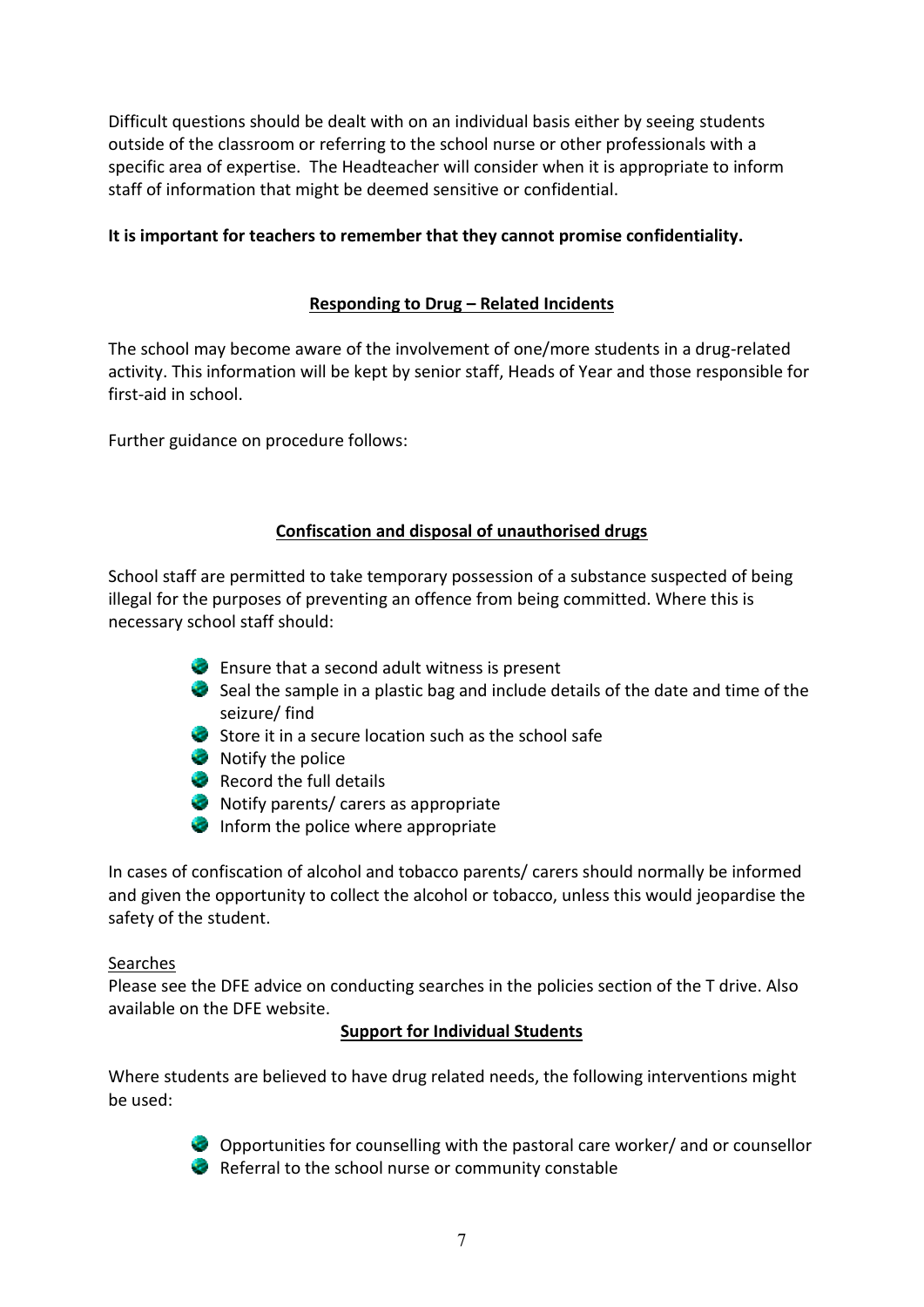- **Discussion with parents/ carers**
- Liaison with other external agencies as appropriate
- **Drawing up a pastoral support programme**

#### **Sanctions**

While recognising the need for support and counselling, particularly after an offence has occurred, the school will enforce sanctions against those who contravene rules and expectations. In the case of students, the sanctions will be in accordance with the School Behaviour Policy, while, with staff, the procedures for disciplinary action will apply.

Students who are found in procession of illegal drugs can expect to be excluded from school. Such exclusions may be permanent if, for example, a student has already been warned for a similar offence.

However, in certain circumstances, the Headteacher may decide to permanently exclude for a first offence. A student found to be responsible for the supply or sale of illegal drugs can also expect to be permanently excluded.

# **Training and support**

PC teachers in year groups plan and prepare the drugs education programme. Support is also available from the PC co-coordinator who maintains an overview of resources and can direct teachers to materials, advice and external support.

The implications of this policy are discussed at staff meetings and individual concerns should be directed to the Headteacher. Teachers have opportunity annually to sign up for courses on drugs education. These options and further suggestions should be discussed with the CPD co-ordinator.

## **Monitoring**

The PC co-coordinator is responsible for keeping an overview of drugs education in school. This includes through lesson observation, discussion during support team meetings and discussion directly with year teams.

#### **Assessment**

The elements of drugs education that are part of the Science, PE and RE curriculum are assessed regularly. Assessment can include student self-assessment and comments following the programme of work.

- The knowledge and understanding students have gained during the programme
- The skills they have developed
- How their feelings and attitudes have been influenced